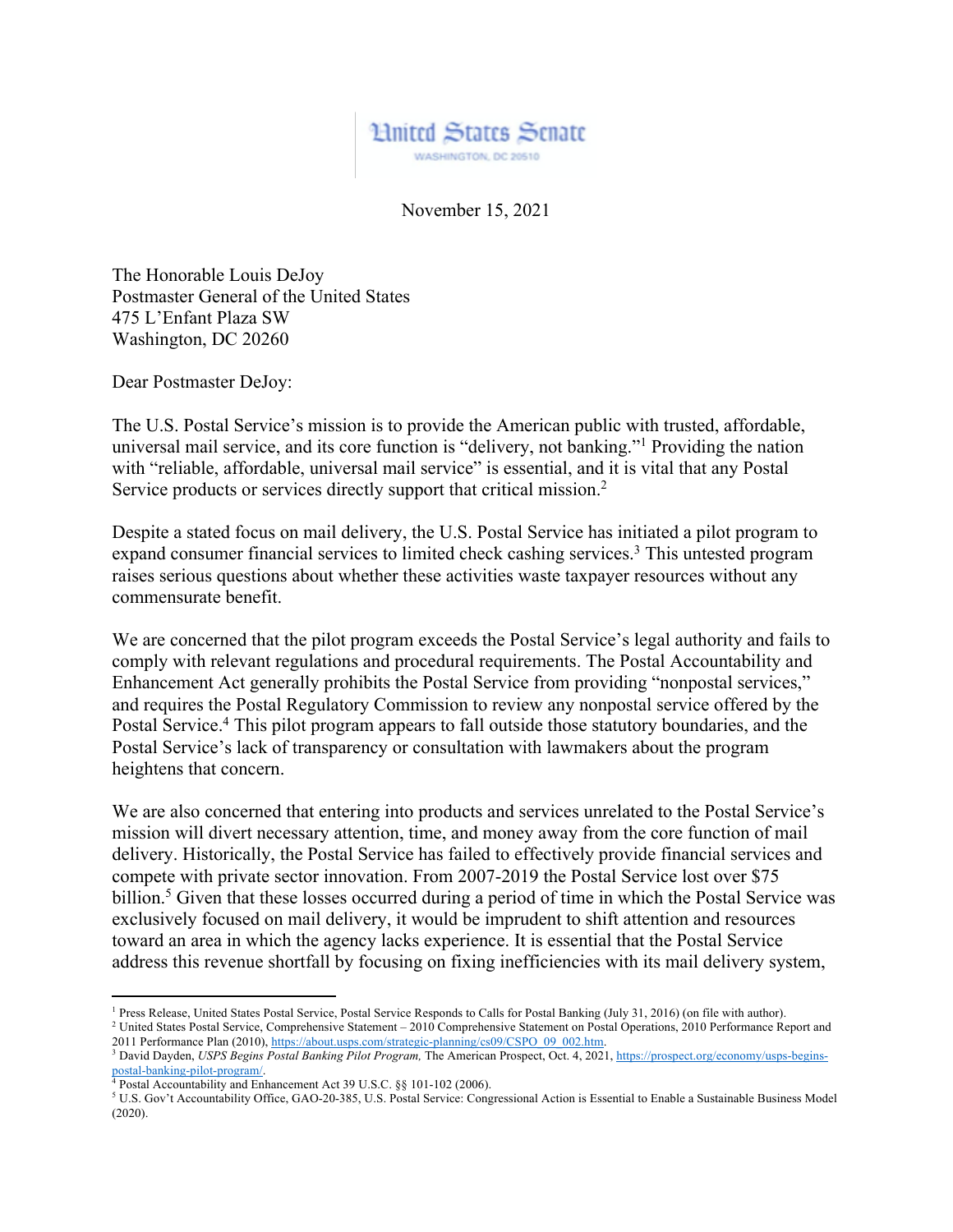not pivoting to financial products and offerings with which the agency has no expertise. While a \$75 billion loss clearly shows a revenue pitfall, during the Obama administration the Postal Service acknowledged that expanding its non-bank financial services would "not materially change" the agency's financial condition, and that the agency needs to "focus on the core delivery business."6 We strongly agree.

The Postal Service's misguided expansion into consumer financial services raises the troubling possibility of government-run banking in the future. This suggestion is not merely theoretical; one recent legislative proposal would have authorized the Federal Reserve to establish retail bank accounts accessible through the Postal Service.<sup>7</sup> This radical expansion of the government's role in providing financial services is equally unnecessary and ill-advised.

In order to ensure the pilot program is in compliance with applicable legal requirements, we request the following information:

- 1) Describe the statutory authority that permits the Postal Service to implement this pilot program and to what extent the Postal Service has complied with procedural requirements to initiate it.
- 2) Describe the oversight federal and state financial regulators have over the Postal Service in relation to the pilot program and offering these products. What state and federal laws are the Postal Service subject to for these products? What capacity does the Postal Service have to comply with such laws and, where such laws do not apply, to what extent is the Postal Service capable of engaging in comparable regulation?
- 3) Reports suggest that postal officials "expect to expand the pilot into a fuller study with more locations and financial products, such as bill-paying services and ATMs."8 What specific plans does the Postal Service have to expand the pilot program and to what extent is the agency considering further expansion of non-bank financial services products and offerings?
- 4) Will the Postal Service commit to ensuring full compliance with all applicable statutory and legal requirements in regard to any future expansion of non-bank financial services products or offerings?

Given substantial financial shortfalls, a mission-specific focus on mail delivery, and a history of unsuccessfully competing with private sector alternatives, we are highly skeptical that the Postal Service can safely and effectively provide financial services.

The unilateral action to implement the pilot program and expand into untested consumer financial services raises significant policy and legal questions, and we must ensure that the Postal

<sup>6</sup> Press Release, United States Postal Service, USPS Responds to OIG Financial Services White Paper (July 31, 2016) (on file with author). <sup>7</sup> Press Release, United States Senate Committee on Banking, Housing, and Urban Affairs, Brown Introduces New Legislation to Help

Hardworking Americans in the Coronavirus Relief Package (Mar. 24, 2020) (on file with author).

<sup>8</sup> Jacob Bogage, *USPS is trying out a new business, which could transform how millions access cash and pay bills,* The Washington Post, Oct. 4, 2021, https://www.washingtonpost.com/business/2021/10/04/usps-banking-paycheck-cashing/.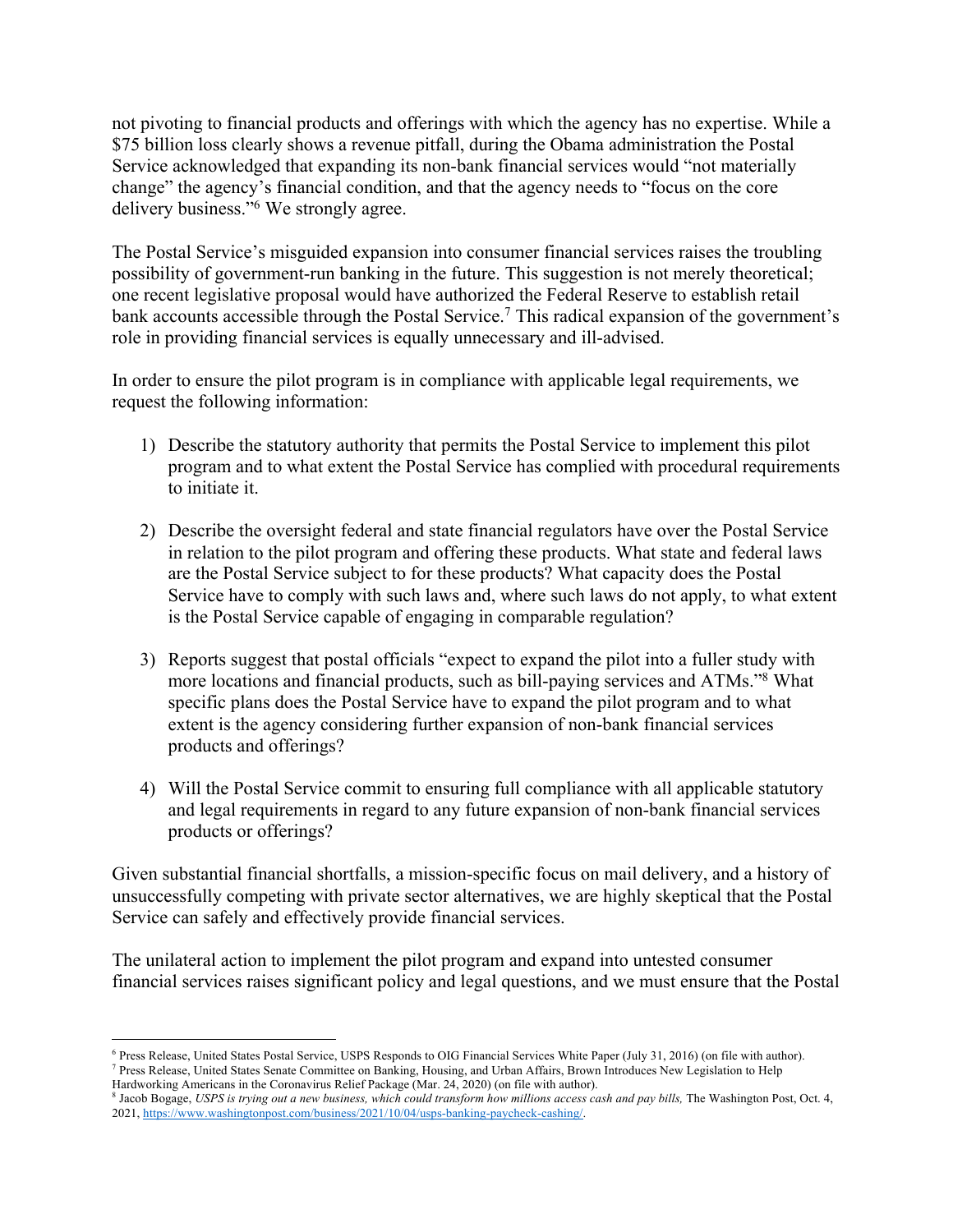Service has not exceeded the applicable statutory authority. We request answers to the above questions no later than December 3, 2021.

Sincerely,

Mike Braun

MIKE BRAUN TOM COTTON

Winker Cross Jen Limer MIKE CRAPO WEIGHT KEVIN CRAMER

 $\mathcal{L}=\mathcal{L}=\mathcal{L}=\mathcal{L}=\mathcal{L}=\mathcal{L}=\mathcal{L}=\mathcal{L}=\mathcal{L}=\mathcal{L}=\mathcal{L}=\mathcal{L}=\mathcal{L}=\mathcal{L}=\mathcal{L}=\mathcal{L}=\mathcal{L}=\mathcal{L}=\mathcal{L}=\mathcal{L}=\mathcal{L}=\mathcal{L}=\mathcal{L}=\mathcal{L}=\mathcal{L}=\mathcal{L}=\mathcal{L}=\mathcal{L}=\mathcal{L}=\mathcal{L}=\mathcal{L}=\mathcal{L}=\mathcal{L}=\mathcal{L}=\mathcal{L}=\mathcal{L}=\mathcal{$ 

TED CRUZ STEVE DAINES United States Senator United States Senator

 $\mathcal{L}_\text{max}$  , and the contract of the contract of the contract of the contract of the contract of the contract of

United States Senator United States Senator

 $\nu$ rass $\sigma$ 

OHN BARRA United States Senator **U**nited States Senator

Tom Cott

United States Senator United States Senator

United States Senator United States Senator

Sfeve Dains

Cendy Hyle-Spith

BILL HAGERTY CINDY HYDE-SMITH